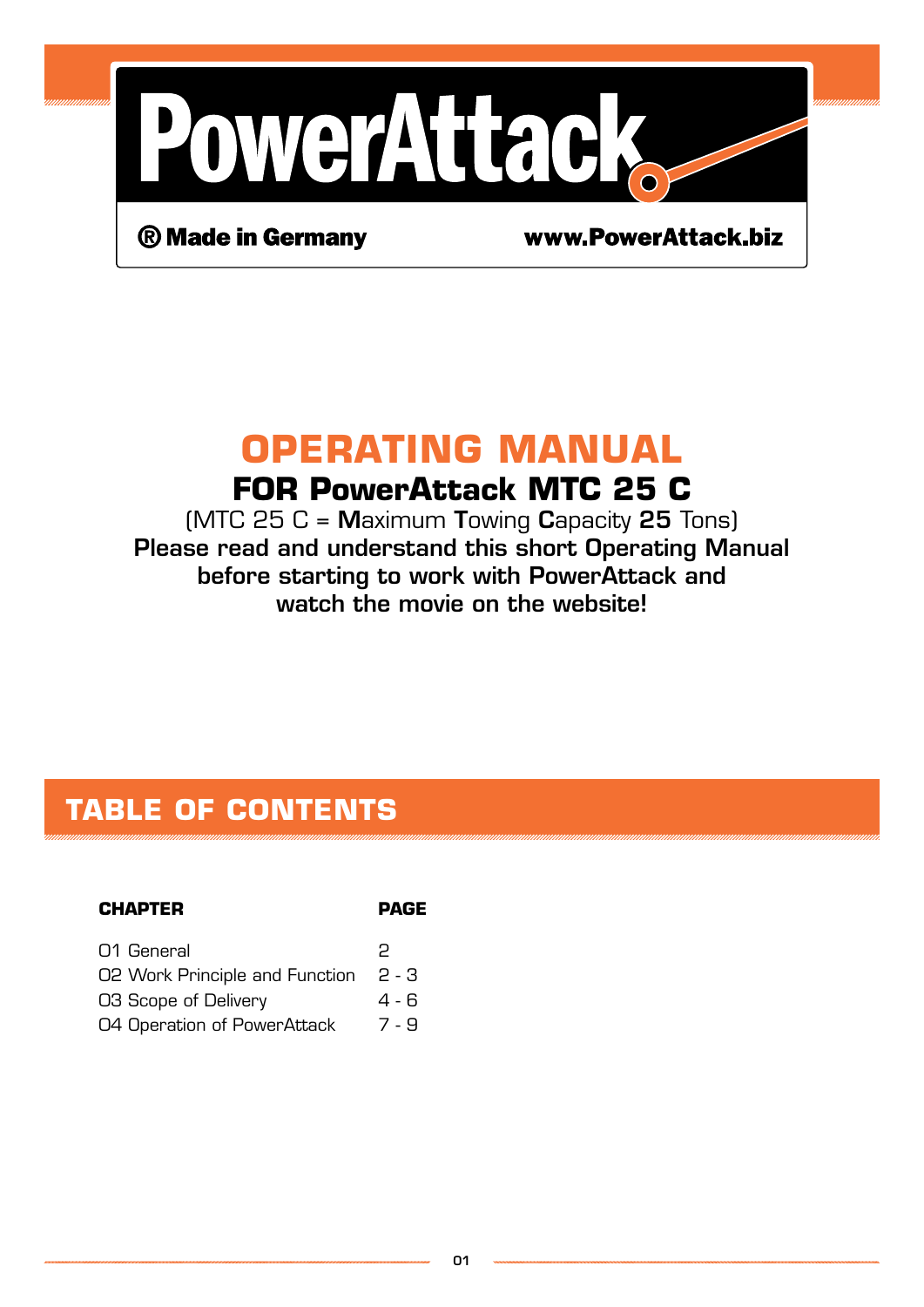Thank you for your purchase of PowerAttack MTC 25 C.

This machine has undergone rigorous in-the-field testing by professional riggers for more than 3 years. It is intended to be used instead of a forklift- truck or tractor to push and pull loads on unpowered skates up to 25 metric tons/55.000 lbs on industrial floors such as concrete, asphalt (tarmac) or industrial floor pavement.

Please click and surf www.powerattack.biz to see a number of applications as well as movies to illustrate the proper handling and use of it.

## **02 Work Principle and Function**

*How it works:* PowerAttack is a smart tool to help you move loads. The work principles are "Leverage" and "Traction or Grip". To have best results in moving it is recommended that the floor is free of dust or any liquids or grease as this would affect traction. With applying a downward force on the handles you can generate traction on the drive wheels and by pushing the handles downwards you can move the load either forward or backward.

Sometimes it can be helpful to clean the wheels from dust or other debris with a moist cloth or brake cleaner.

#### Scheme of Work Principle:

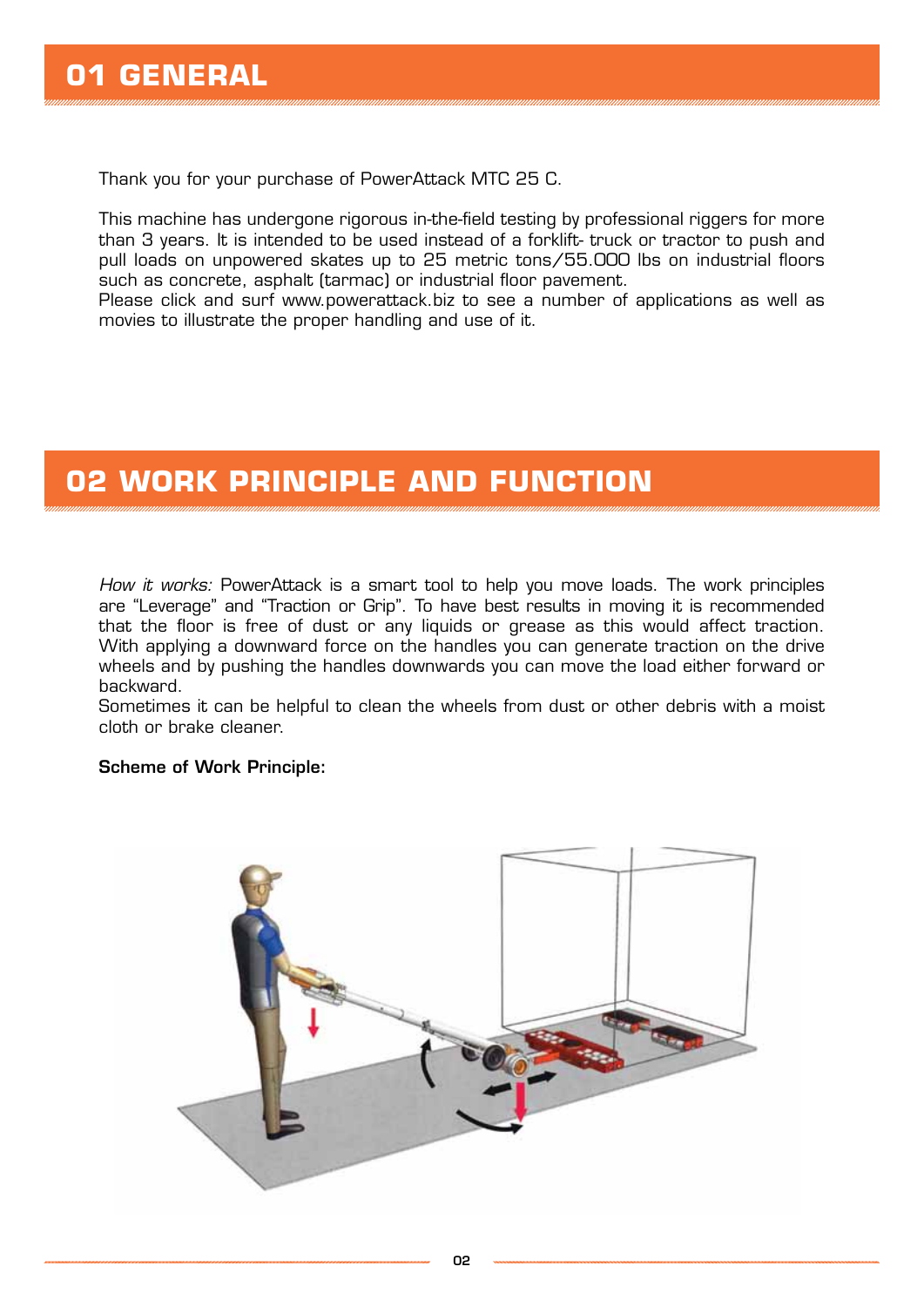#### PowerAttack Work Principle





#### **WARNING:**

Before working with PowerAttack, please make sure that only professional and trained, skilled people operate this equipment.



#### **WARNING:**

Before moving loads make sure to have sufficient space around you and the machine and that there are no workers between the machine and any obstacles (wall, other machine, column or others).

## **WARNING:**

Make sure that the load you want to move on skates is secured before and after movement by hardwood wedges to prevent from uncontrolled rolling.

# **WARNING:**

PowerAttack is designed to move loads on level, even floors. You are never to use PowerAttack on slopes or grades!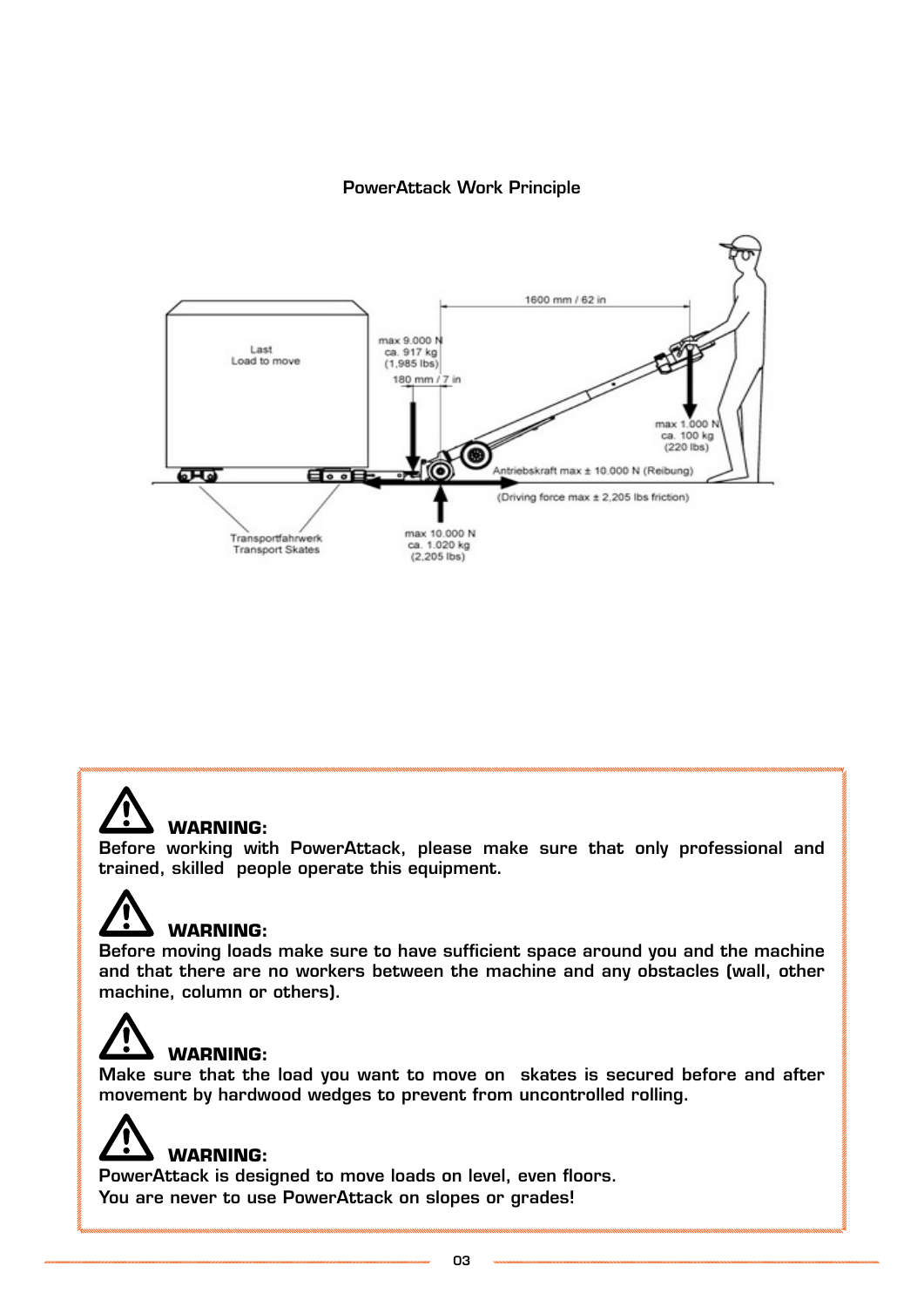## **03 Scope of Delivery**

| <b>POS</b> | - NO           | <b>TITLE</b>                               | <b>VERSION</b> |
|------------|----------------|--------------------------------------------|----------------|
| $\Omega$ 1 |                | PowerAttack basic machine                  | MTC 25 C       |
| O2         | -1             | 2-wheel folding aux-trolley with magnets   |                |
|            |                | ("Landing gear")                           |                |
| OЗ         | $\overline{1}$ | Height adjustable docking head/load toe    |                |
| O4         |                | Adaptor to connect with gks or Jung skates |                |

#### **POS 01: PowerAttack MTC 25 C** with aux-trolley and Docking head



#### **POS 02:** Aux-Trolley

This dolly attaches without screws or bolts by just clamping it on the main tube! It is held in position by a magnet under the main tube.

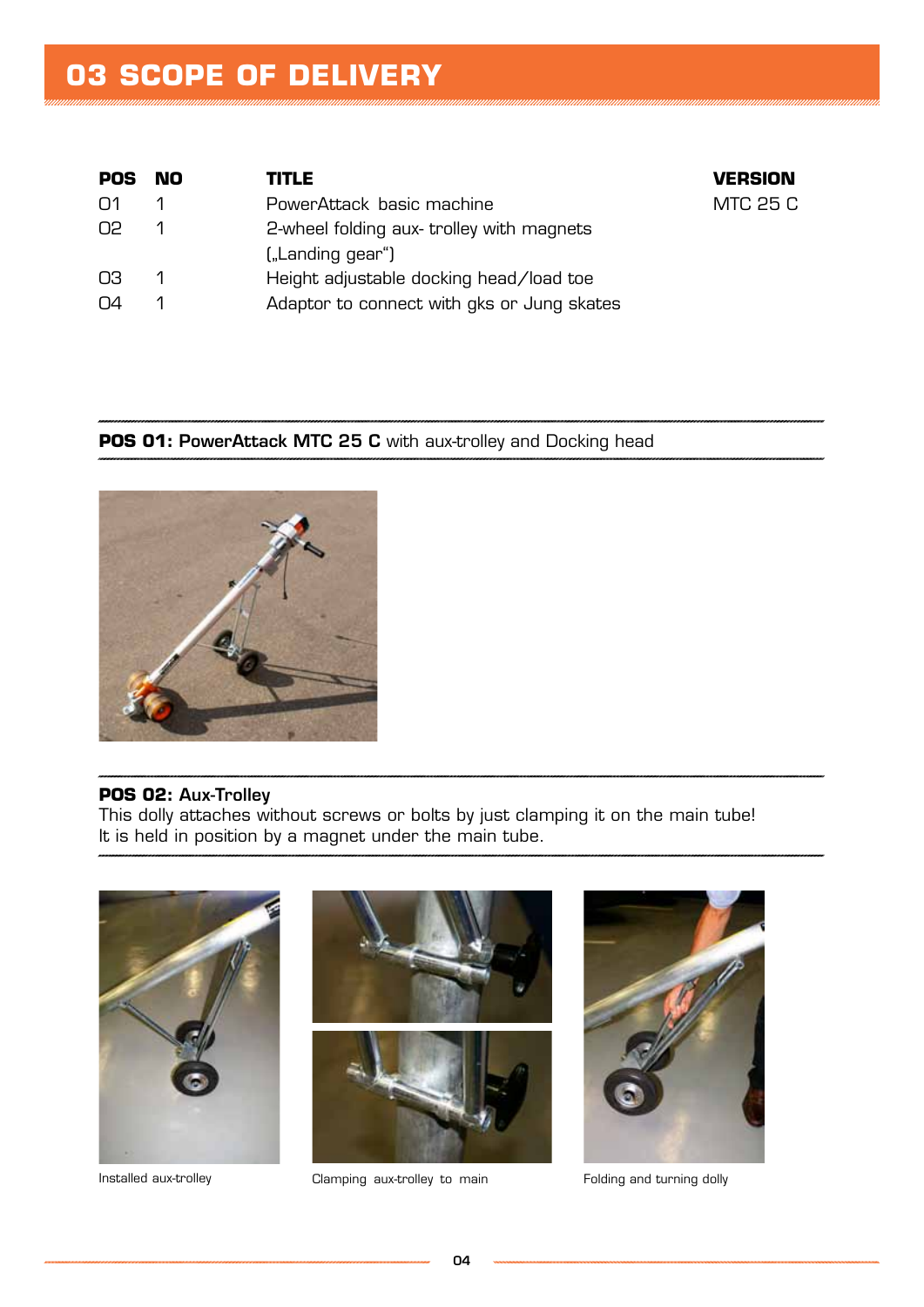#### **POS 03:** Docking Head/Load Toe

The docking head is inserted onto the 4 bolts. The spindle is intended for height adjustment both for the skates as well as for a convenient working height of the operator.



For pushing a load directly on a transport skate the bolt can be unscrewed.

#### Or…..you can attach the other adaptor (See photos below)

This adaptor can be helpful when the height oft he machine or object to push is higher. Then, unscrew the bolt and screw on this adaptor with provided screw.





#### **POS 04:** Adaptor to connect with steerable skate

The pictures below show how the adaptor is connected with the steerable transport skate After PowerAttack is hooked up to the skate and if there is load on the skate, the aux-dolly can be folded and turned forward to click to the main tube.



Steerable skate and PowerAttack with adaptor





Dismantled axle of towbar **Adaptor attached to steerable** skate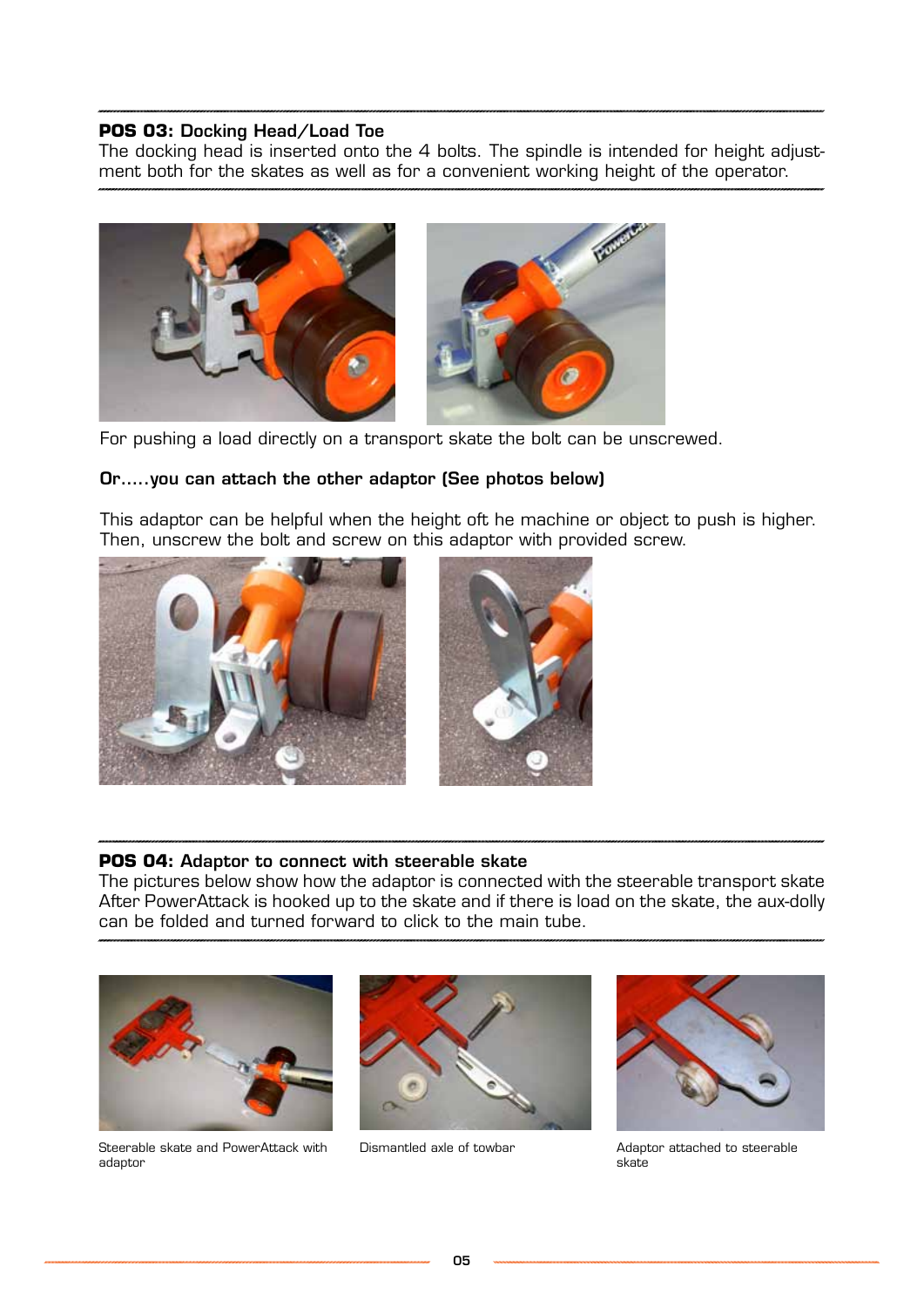

PowerAttack hooked up to steerable skate

# **WARNING!**

Always make sure that the load is placed directly and in full on the transport skate to have best load discharge on the drive wheels of PowerAttack!



Job example: PowerAttack hooked up to a steerable skate with folded aux-trolley moving a container!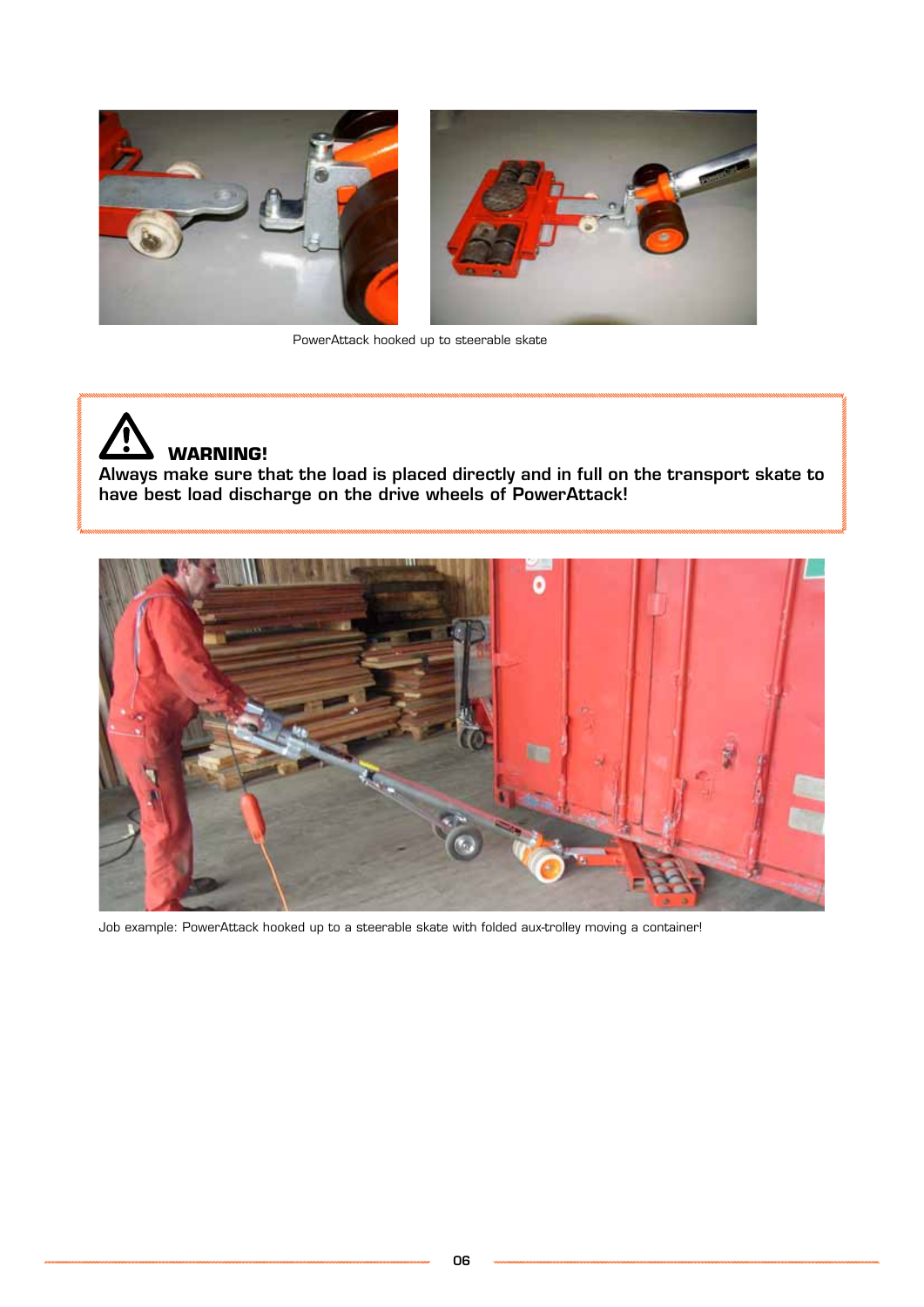### **04 Operation of PowerAttack**

Depending on the weight to be moved you can pre-select 2 operating speeds according to the scheme on the left side of the drive motor. Just push the black button inwards and shift to desired position. If is does not engage properly-start motor to turn teeth of gear box!



1. Gear from 0 up to 4 yards/Minute

2. Gear from O up to 11 yards/Minute. The speed is controlled electronically and increases by further pushing the trigger on the front side of the handle.

#### **As a basic rule we recommend: The higher the weight- the lower the speed!**

Per switch on the right side handle you can choose the direction for movement-Forward or Reverse- see pictures below!





The big trigger on the front side of the handle starts the motor.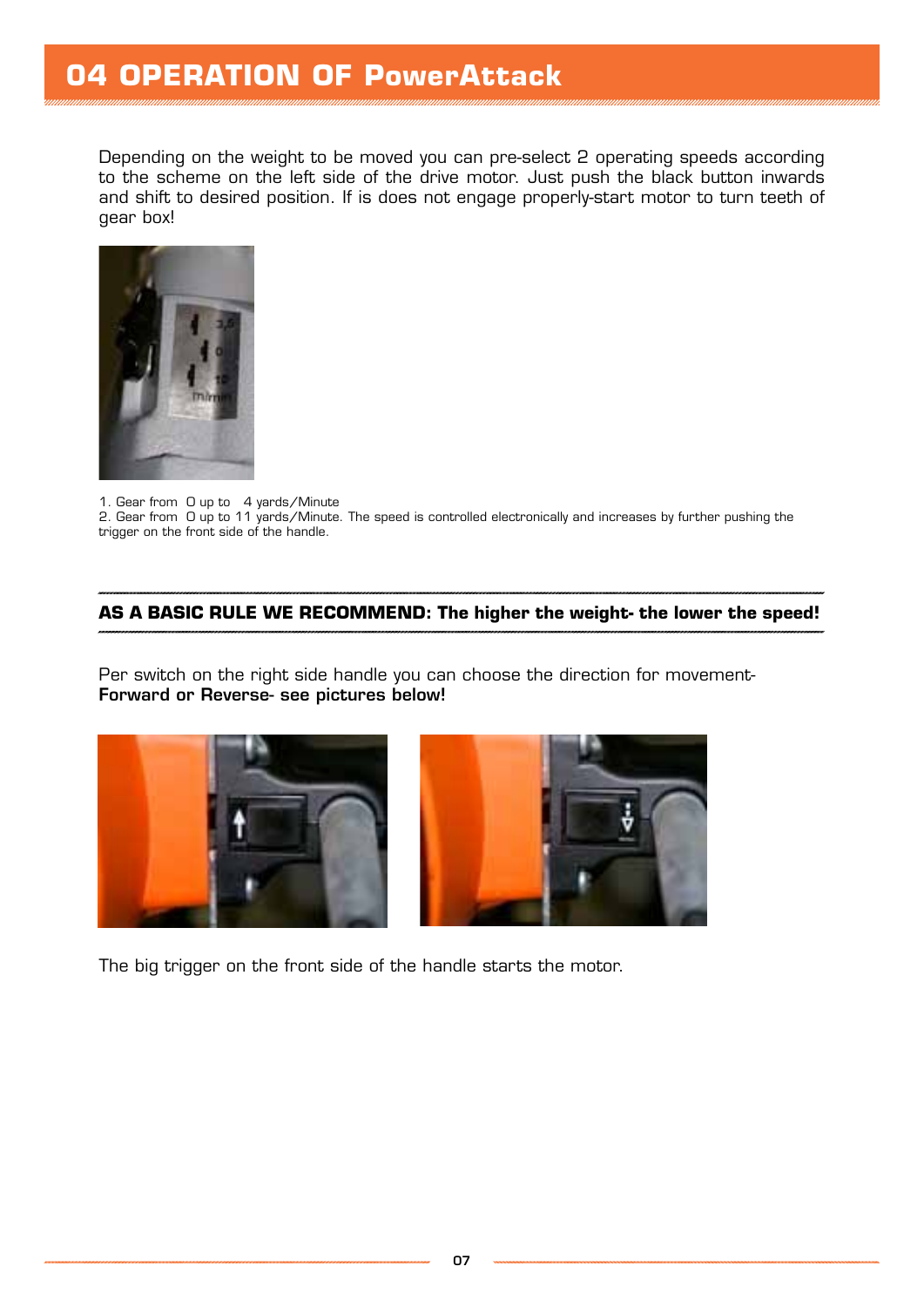

Always make sure that there are no persons in the direct working environment while operating PowerAttack!

Depending on the weight you want to move and depending on the ground conditions you have to apply a downward force on the handles to generate traction on the drive wheels by simultaneously pushing the trigger for the drive motor. If the downward force is not enough and the load is not moving you can telescope the maintube in 2 increments of 25cm/10 inches to increase leverage.

Loosen the black screw on the main tube and pull out the telescope to the marked position and fasten the black screw again.

# **Warning:**

Before operating PowerAttack again, make sure this black screw is securely fastened. Otherwise severe damage and injury can result by the turning of the drive motor due to the high torque.

Always stick to caution and safety!



**We are always eager to learn more! Hints for improvement, new applications. just let us know!**

#### PowerAttack GmbH Dieselstr. 28 70839 Gerlingen/Germany or better via e-mail: kjscholpp@PowerAttack.biz